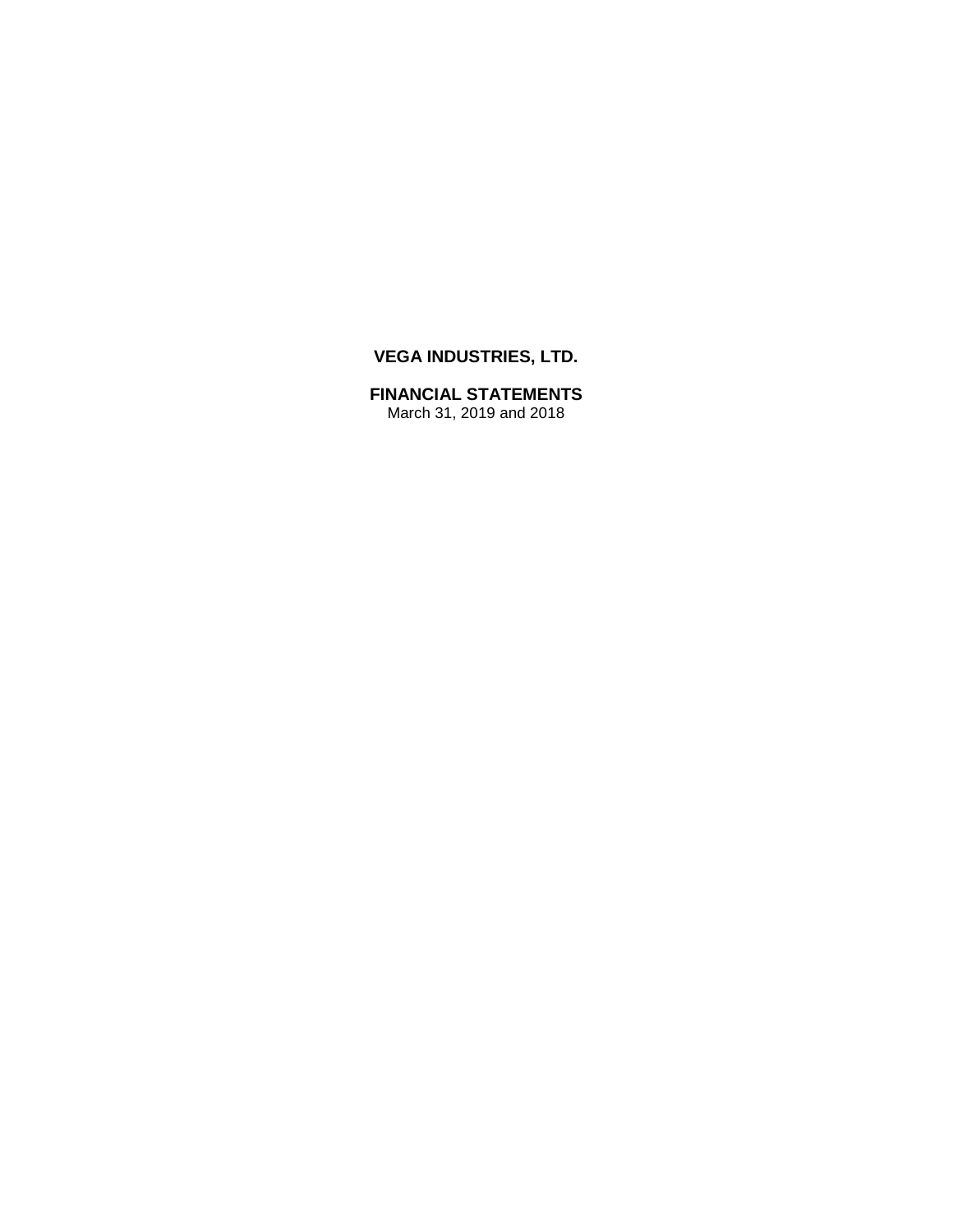# VEGA INDUSTRIES, LTD. Nashville, Tennessee

FINANCIAL STATEMENTS March 31, 2019 and 2018

# **CONTENTS**

| FINANCIAL STATEMENTS |  |
|----------------------|--|
|                      |  |
|                      |  |
|                      |  |
|                      |  |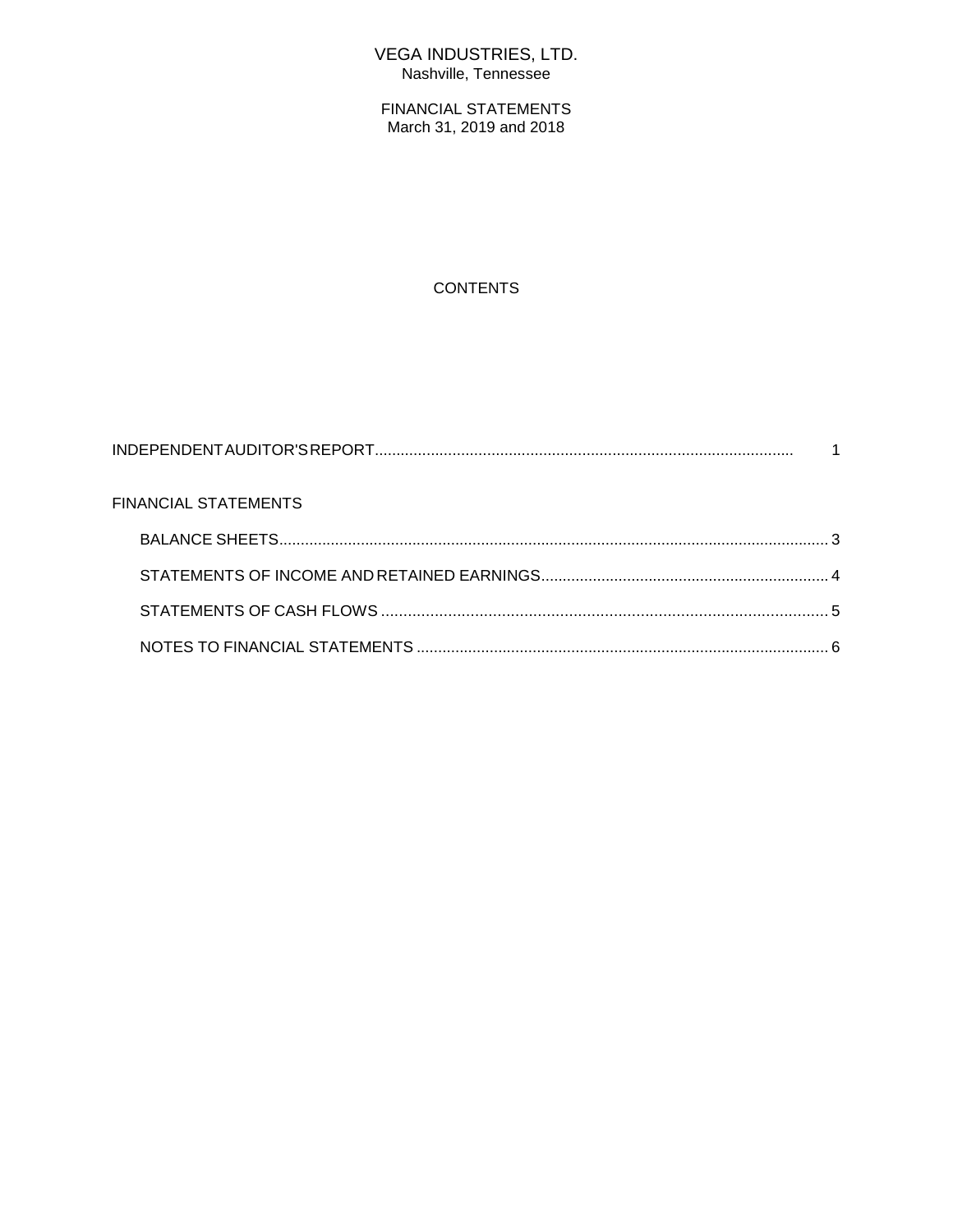

## INDEPENDENT AUDITOR'S REPORT

Board of Directors Vega Industries, Ltd. Nashville, Tennessee

#### **Report on the Financial Statements**

We have audited the accompanying financial statements of Vega Industries, Ltd., which comprise the balance sheets as of March 31, 2019 and 2018, and the related statements of income and retained earnings, and cash flows for the years then ended, and the related notes to the financial statements.

#### *Management's Responsibility for the Financial Statements*

Management is responsible for the preparation and fair presentation of these financial statements in accordance with accounting principles generally accepted in the United States of America; this includes the design, implementation, and maintenance of internal control relevant to the preparation and fair presentation of financial statements that are free from material misstatement, whether due to fraud or error.

#### *Auditor's Responsibility*

Our responsibility is to express an opinion on these financial statements based on our audits. We conducted our audits in accordance with auditing standards generally accepted in the United States of America. Those standards require that we plan and perform the audit to obtain reasonable assurance about whether the financial statements are free from material misstatement.

An audit involves performing procedures to obtain audit evidence about the amounts and disclosures in the financial statements. The procedures selected depend on the auditor's judgment, including the assessment of the risks of material misstatement of the financial statements, whether due to fraud or error. In making those risk assessments, the auditor considers internal control relevant to the entity's preparation and fair presentation of the financial statements in order to design audit procedures that are appropriate in the circumstances, but not for the purpose of expressing an opinion on the effectiveness of the entity's internal control. Accordingly, we express no such opinion. An audit also includes evaluating the appropriateness of accounting policies used and the reasonableness of significant accounting estimates made by management, as well as evaluating the overall presentation of the financial statements.

We believe that the audit evidence we have obtained is sufficient and appropriate to provide a basis for our audit opinion.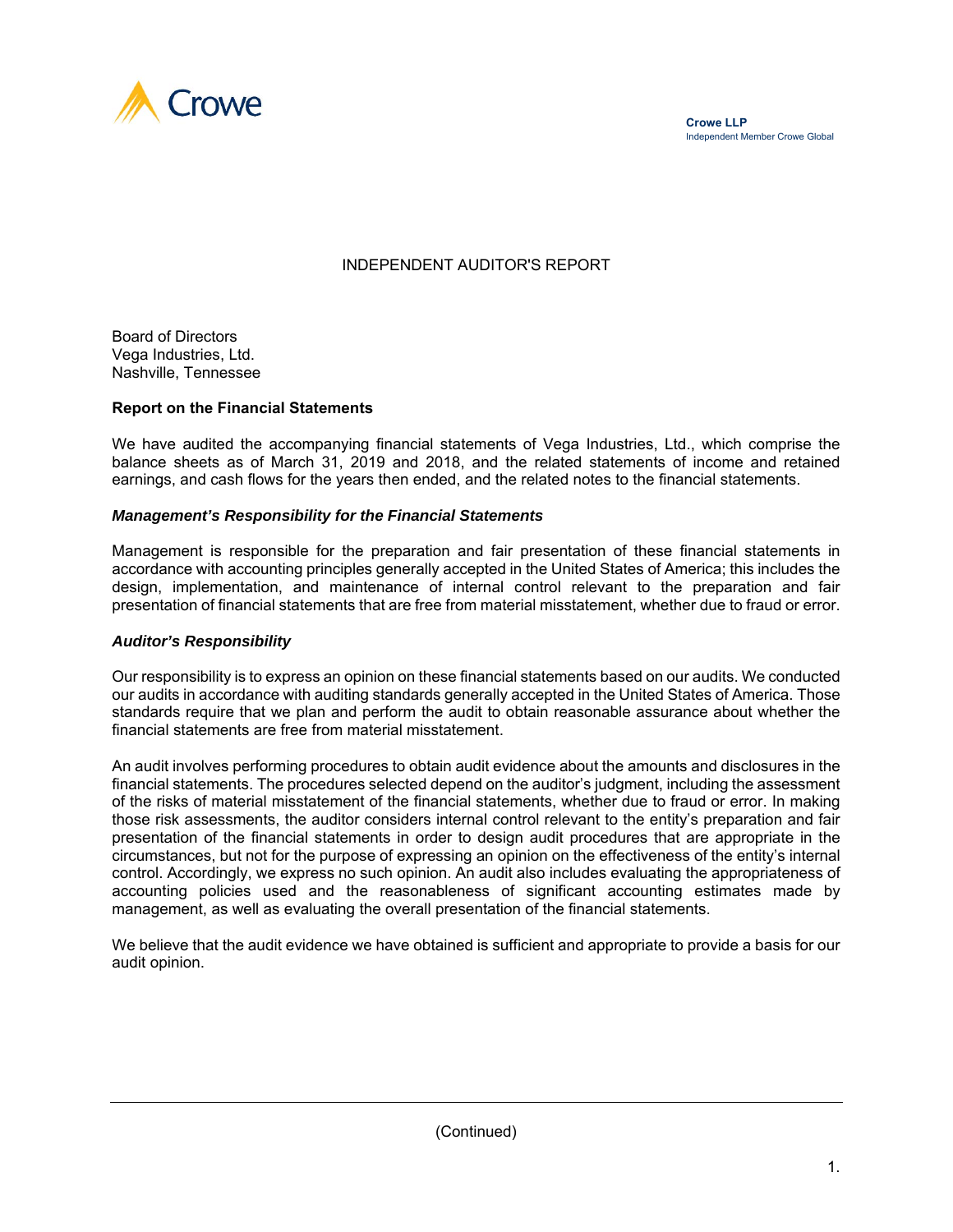## *Opinion*

In our opinion, the financial statements referred to above present fairly, in all material respects, the financial position of Vega Industries, Ltd. as of March 31, 2019 and 2018, and the results of its operations and its cash flows for the years then ended in accordance with accounting principles generally accepted in the United States of America.

Crowe LLP

Crowe LLP

Franklin, Tennessee May 10, 2019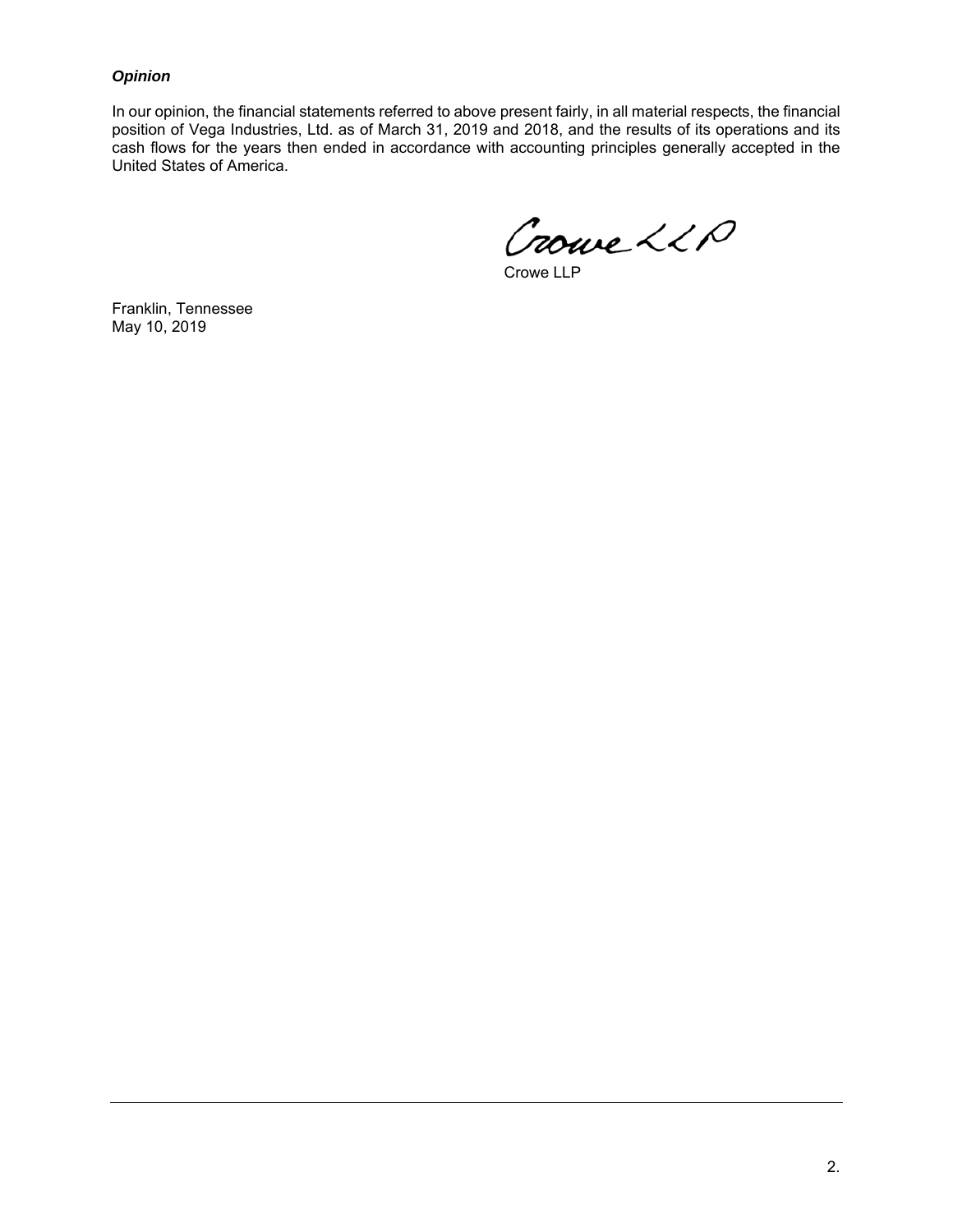| <b>ASSETS</b>                                                                                                                                      | 2019                                                        | 2018                                                       |
|----------------------------------------------------------------------------------------------------------------------------------------------------|-------------------------------------------------------------|------------------------------------------------------------|
| <b>Current assets</b>                                                                                                                              |                                                             |                                                            |
| Cash and cash equivalents<br>Accounts receivables<br>Related party receivables (Note 4)<br>Inventories<br>Note receivable - related party (Note 4) | \$<br>1,051,114<br>18,930,882<br>0<br>22,739,592<br>173,191 | \$953,162<br>10,090,160<br>90,796<br>12,655,305<br>298,880 |
| Other current assets                                                                                                                               | 46,864                                                      | 17,373                                                     |
|                                                                                                                                                    | 42,941,643                                                  | 24,105,676                                                 |
| Fixed assets, net (Note 2)                                                                                                                         | 15,521                                                      | 33,476                                                     |
| Other assets                                                                                                                                       | 16,295                                                      | 15,197                                                     |
|                                                                                                                                                    | \$42,973,459                                                | \$<br>24, 154, 349                                         |
| <b>LIABILITIES AND STOCKHOLDER'S EQUITY</b><br><b>Current liabilities</b>                                                                          |                                                             |                                                            |
| Accounts payable - related parties (Note 4)<br>Accrued expenses                                                                                    | \$<br>41,265,179<br>382,334<br>41,647,513                   | \$<br>22,858,201<br>127,569<br>22,985,770                  |
| Long-term liabilities<br>Deferred income taxes - long-term (Note 3)                                                                                | 1,660                                                       | 5,517                                                      |
| Stockholder's equity<br>Common stock, \$1 par value; 50,000 shares authorized, issued                                                              |                                                             |                                                            |
| and outstanding                                                                                                                                    | 50,000                                                      | 50,000                                                     |
| Retained earnings                                                                                                                                  | 1,274,286                                                   | 1,113,062                                                  |
|                                                                                                                                                    | 1,324,286                                                   | 1,163,062                                                  |
|                                                                                                                                                    | <u>42,973,459</u>                                           | \$<br>24,154,349                                           |

See accompanying notes to financial statements.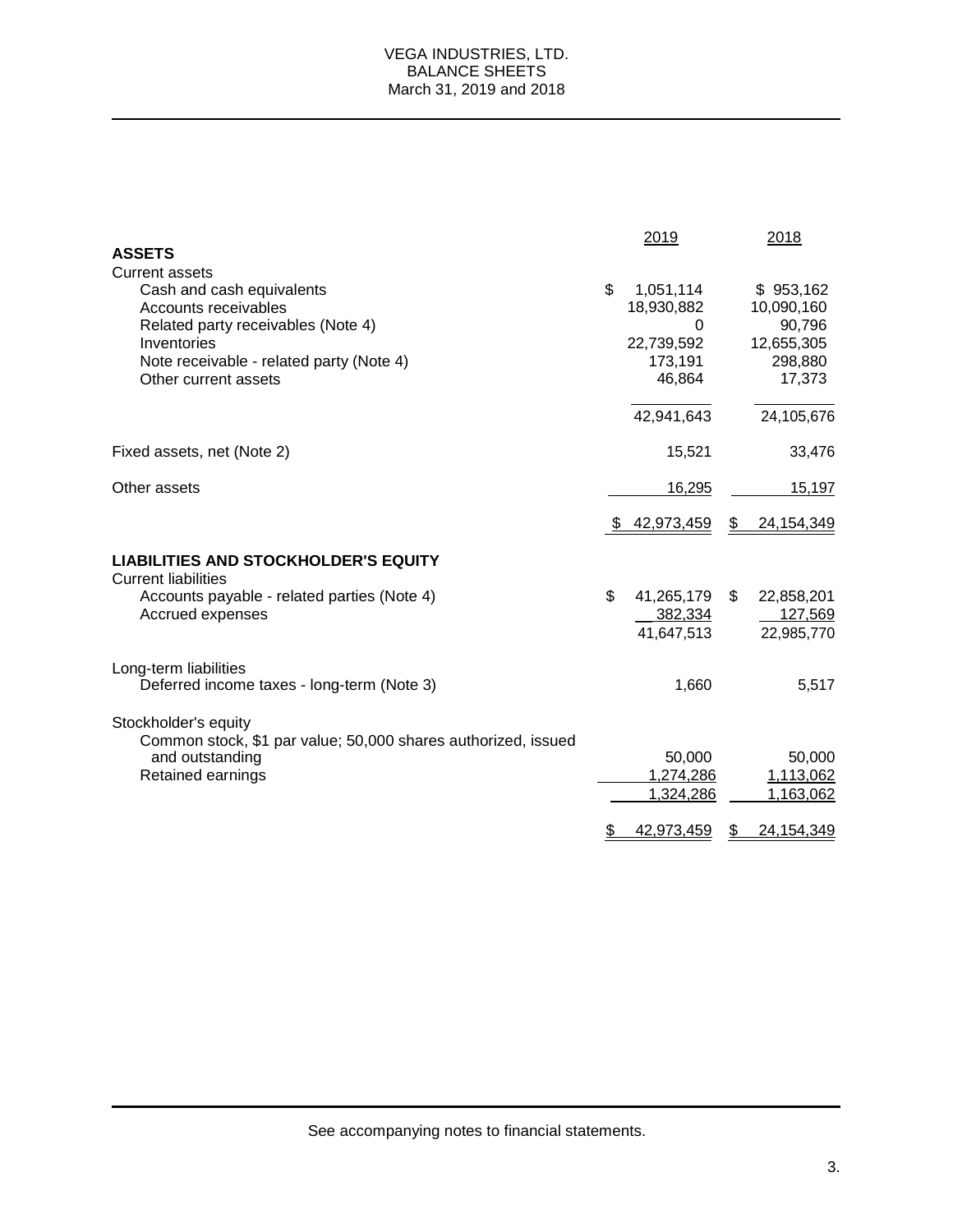## VEGA INDUSTRIES, LTD. STATEMENTS OF INCOME AND RETAINED EARNINGS Years ended March 31, 2019 and 2018

|                                                                       | 2019                        | 2018                         |
|-----------------------------------------------------------------------|-----------------------------|------------------------------|
| Sales, net of returns and discounts                                   | \$<br>52,389,121            | \$36,182,240                 |
| Cost of sales                                                         | 48,680,226                  | 33,377,636                   |
| <b>Gross profit</b>                                                   | 3,708,895                   | 2,804,604                    |
| Selling, general, and administrative expenses                         | 3,497,591                   | 2,651,224                    |
| <b>Income from Operations</b>                                         | 211,304                     | 153,380                      |
| Other income (expense)                                                | (477)                       | 18,150                       |
| Income before income tax expense (benefit)                            | 210,827                     | 171,530                      |
| Federal and state income tax expense (benefit)<br>Current<br>Deferred | 53,460<br>(3,857)<br>49,603 | 61,708<br>(6, 443)<br>55,265 |
| Net income                                                            | 161,224                     | 116,265                      |
| Retained earnings at beginning of year                                | 1,113,062                   | 996,797                      |
| Retained earnings at end of year                                      | \$1,274,286                 | \$1,113,062                  |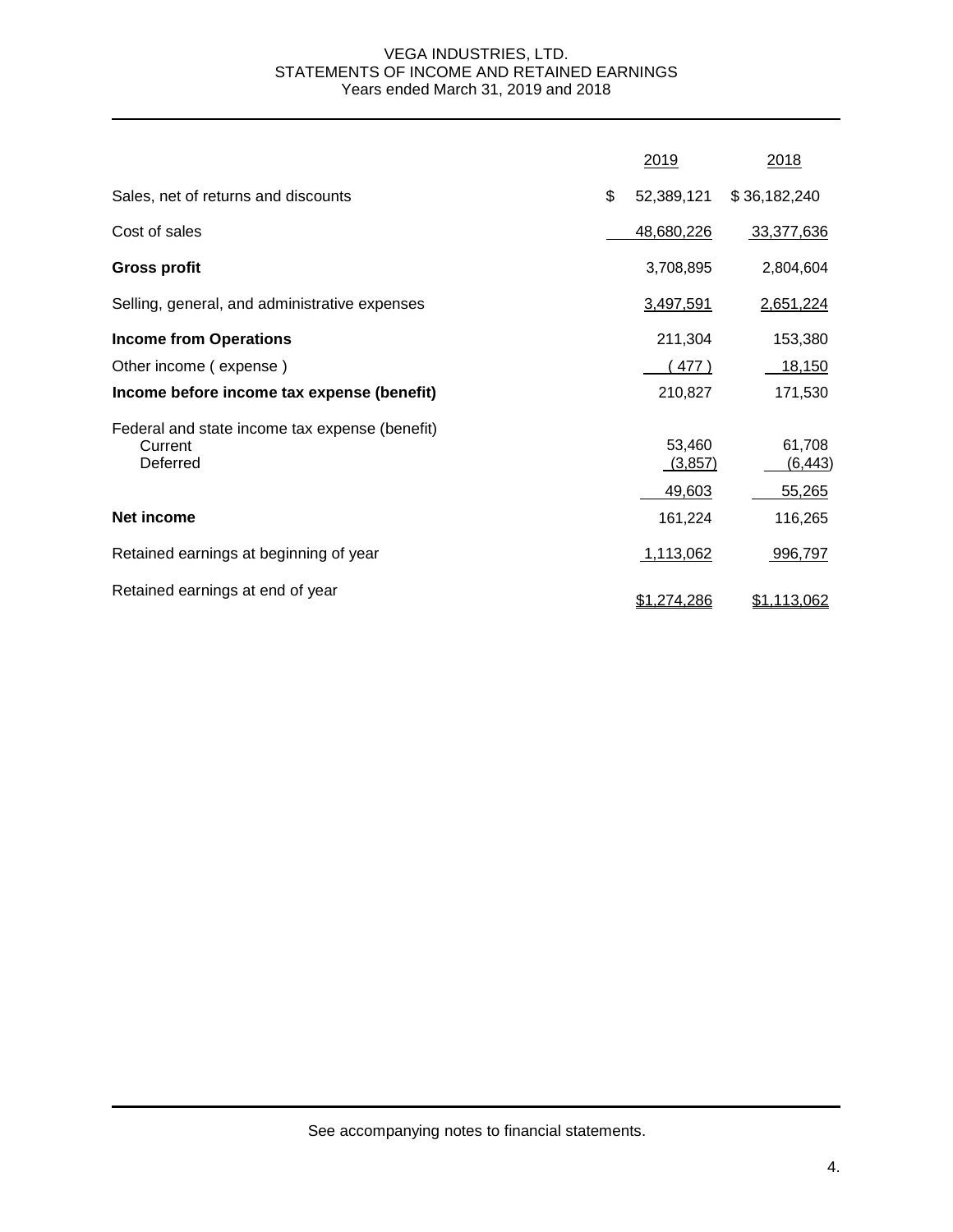#### VEGA INDUSTRIES, LTD. STATEMENTS OF CASH FLOWS Years ended March 31, 2019 and 2018

|                                                                                    | 2019             |           | 2018        |
|------------------------------------------------------------------------------------|------------------|-----------|-------------|
| Cash flows from operating activities                                               |                  |           |             |
| Net income                                                                         | \$<br>161,224    | \$        | 116,265     |
| Adjustments to reconcile net income to net cash from<br>operating activities       |                  |           |             |
| Depreciation                                                                       | 21,551           |           | 22,362      |
| Deferred taxes                                                                     | (3, 857)         |           | (6, 443)    |
| Loss on disposal of fixed assets                                                   |                  |           | 1,969       |
| Changes in assets and liabilities                                                  |                  |           |             |
| Accounts receivable                                                                | (8,840,722)      |           | (1,783,514) |
| Inventories                                                                        | (10,084,287)     |           | (624, 960)  |
| Related party receivable                                                           | 90,796           |           | 145,737     |
| Other current assets                                                               | (23, 538)        |           | (6,270)     |
| Other assets                                                                       | (1,098)          |           |             |
| Accounts payable- related parties                                                  | 18,406,977       |           | 1,300,937   |
| Accrued expenses                                                                   | 254,765          |           | (95, 341)   |
| Income taxes payable                                                               | (5,953)          |           | 53,903      |
| <b>Customer advances</b>                                                           |                  |           | (215, 203)  |
| Net cash from operating activities                                                 | (24, 142)        |           | (1,090,558) |
| Cash flows from investing activities                                               |                  |           |             |
| Purchase of fixed assets                                                           | (3,595)          |           | (1,201)     |
| Receipts (advance) on notes receivable - related party                             | 125,689          |           | 697,037     |
| Net cash from investing activities                                                 | 122,094          |           | 695,836     |
| Net change in cash and cash equivalents                                            | 97,952           |           | (394, 722)  |
| Cash and cash equivalents at beginning of year                                     | 953,162          |           | 1,347,884   |
| Cash and cash equivalents at end of year                                           | <u>1,051,114</u> | <u>\$</u> | 953,162     |
| Supplemental disclosures of cash flow information<br>Cash paid during the year for |                  |           |             |
| Interest                                                                           | \$               |           |             |
| Income taxes                                                                       | 33,86            |           | 5.500       |
|                                                                                    |                  |           |             |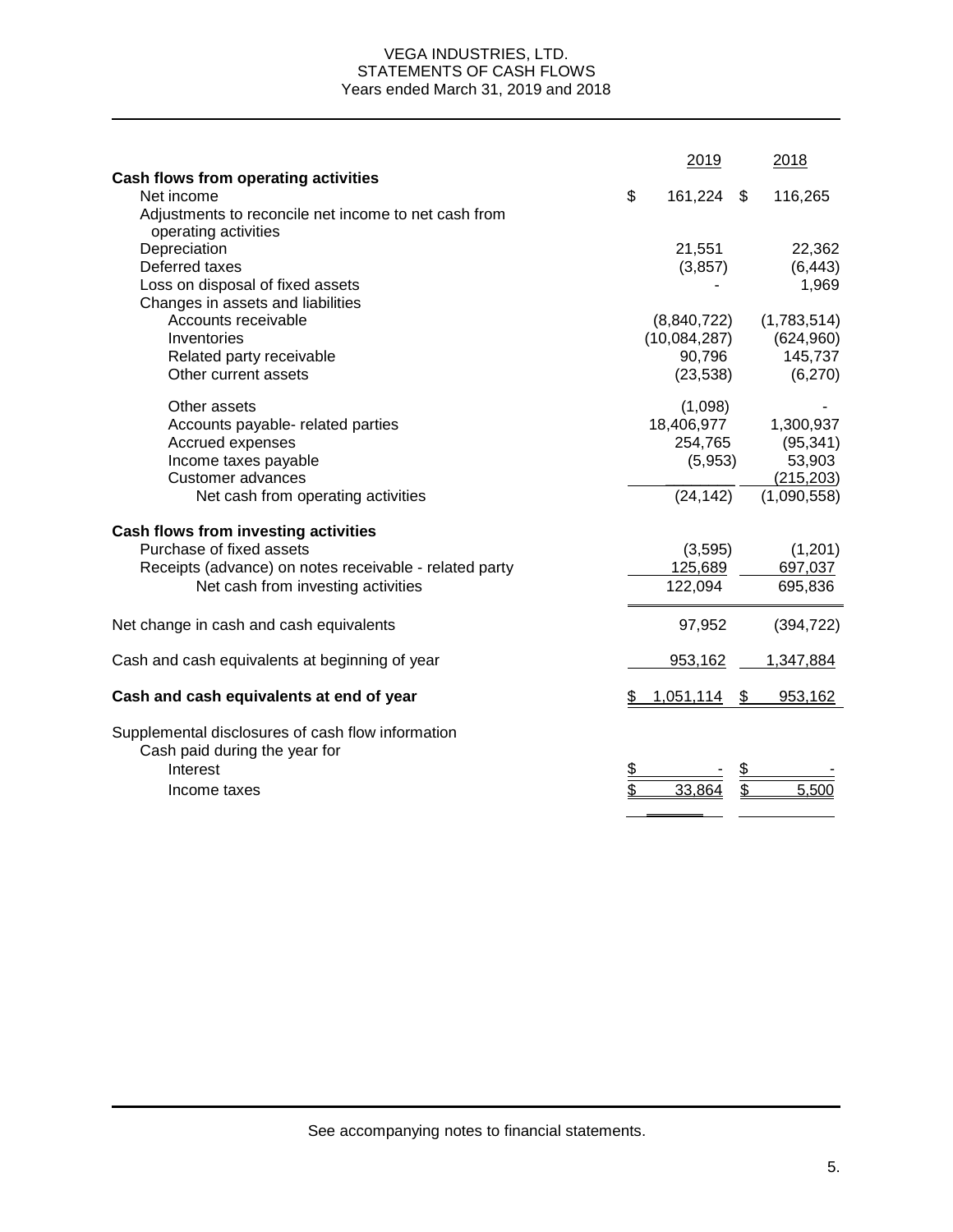# **NOTE 1 - SUMMARY OF SIGNIFICANT ACCOUNTING POLICIES**

Business Description: Vega Industries, Ltd. (the "Company") is a Corporation primarily engaged in the distribution of grinding media and related products to customers in the United States and abroad. The Company was incorporated in the state of Delaware in November 2001. The Company is a wholly-owned subsidiary of Vega Industries, Ltd., a United Kingdom corporation ("Vega UK").

Cash and Cash Equivalents: For the purpose of the statement of cash flows, cash includes cash and cash equivalents with original maturities of 90 days or less.

Revenue Recognition: Revenue from the sale of products is recognized when the products are shipped to customers.

Inventories: Inventories, which consist primarily of grinding media, are stated at the lower of weighted average cost or net realizable value, which approximates the first-in, first-out method.

Fixed Assets: Fixed assets are stated at cost. Expenditures for betterments and improvements are capitalized and expenditures for normal repair and maintenance are expensed as incurred. The Company provides for depreciation of fixed assets using the straight-line method over the estimated useful lives of the assets. Depreciation expense amounted to \$ 21,551 and \$ 22,362 for the years ended March 31, 2019 and 2018, respectively.

Income Taxes: The Company accounts for income tax expense using the liability method. Current expense represents the estimated tax obligation per the income tax return, and deferred expense represents the change in the estimated future tax effects of temporary differences and carryforwards. Deferred tax assets and liabilities are computed by applying enacted income tax rates to the expected reversals of temporary differences between financial reporting and income tax reporting, and by considering carryforwards for operating losses and tax credits. A valuation allowance adjusts deferred tax assets to the net amount that is more likely than not to be realized.

The Company recognizes a tax position as a benefit only if it is more likely than not the tax position would be sustained in a tax examination, with a tax examination being presumed to occur. The amount recognized will be the largest amount of tax benefit that is greater than 50% likely of being realized on examination. For tax positions not meeting the more-likely-than-not test, no tax benefit will be recorded. Management is not aware of any uncertain tax positions at March 31, 2019.

The Company's major tax jurisdictions are the United States federal and various state jurisdictions. The Company does not expect the total amount of unrecognized tax benefits to significantlychange in the next 12 months.

The Company would recognize interest and/or penalties related to income tax matters in other expenses. The company recognized no interest or penalties for the years ending March 31, 2019 and 2018.

Deferred Tax: Deferred tax liabilities and assets of a tax-paying component of an entity be offset and presented as a single amount in balance sheet. The effect of the adoption on the balance sheet for March 31, 2019 was the re class of \$ 1,660 of long-term deferred tax liability and for Comparative last year March 31,2018 was re class of \$ 5,517 of long term deferred tax liability.

Accounts Receivable: The Company accounts for accounts receivable based on the amounts billed to customers. Most billings and past due receivables are determined based on contractual terms. The Company does not accrue interest on any of its accounts receivable.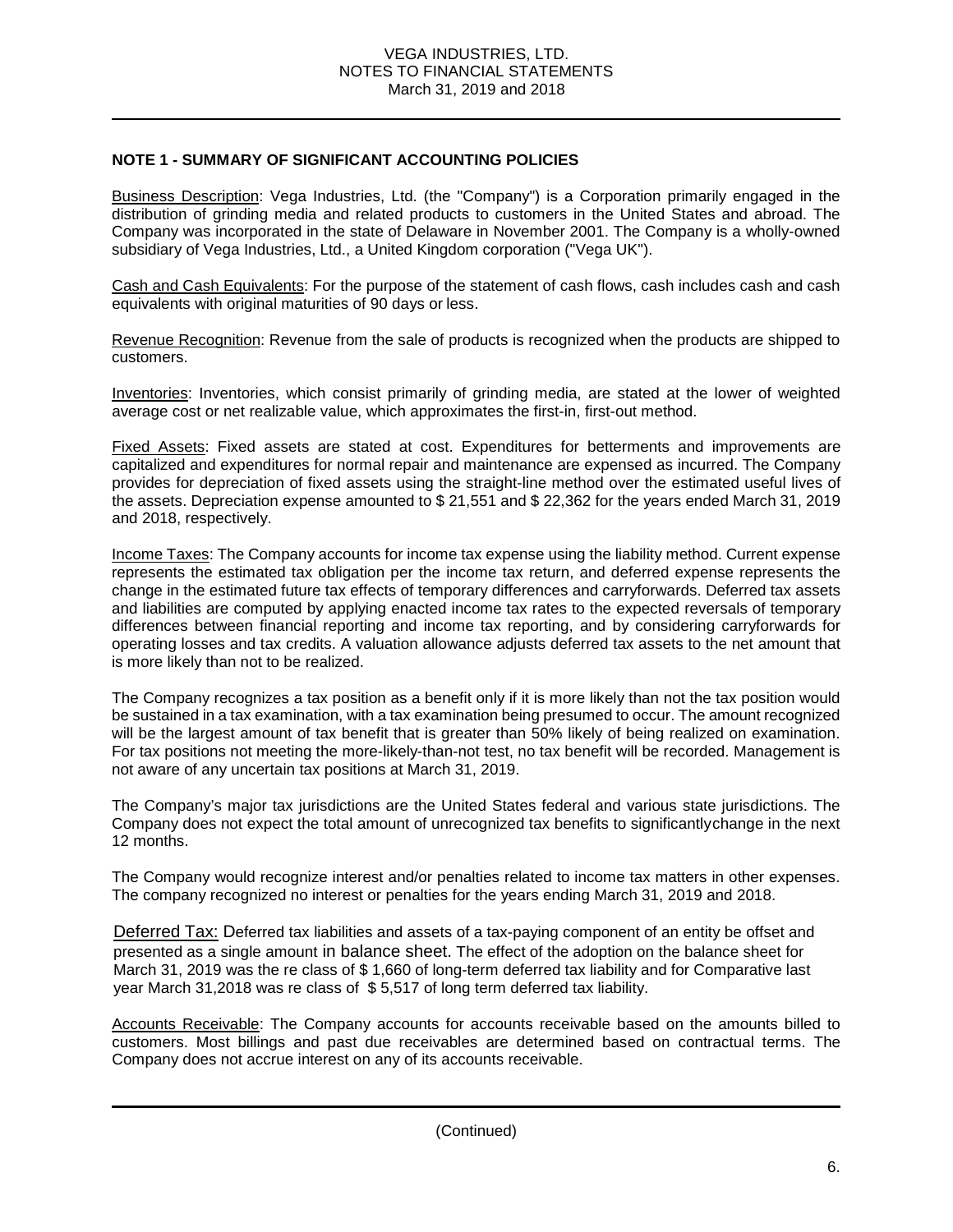# **NOTE 1 - SUMMARY OF SIGNIFICANT ACCOUNTING POLICIES** (Continued)

Allowance for Doubtful Accounts: The allowance for doubtful accounts is determined by management based on the Company's historical losses, specific customer circumstances, and general economic conditions. Periodically, management reviews accounts receivable and adjusts the allowance based on current circumstances and charges off uncollectible receivables when all attempts to collect have failed. Management has not recorded an allowance for doubtful accounts at March 31, 2019 and 2018, as they believe all amounts to be collectible.

Use of Estimates: The preparation of financial statements in conformity with accounting principles generally accepted in the United States of America requires management to make estimates and assumptions that affect the reported amounts of assets and liabilities and disclosure of contingent assets and liabilities at the date of the financial statements and the reported amounts of revenues and expenses during the reporting period. Actual results could differ from those estimates.

Concentration of Credit Risk: Financial instruments that potentially subject the Company to concentrations of credit risk consist principally of cash on deposit and accounts receivable from customers. The Company's cash deposits are primarily in financial institutions in Tennessee and may at times exceed federally insured amounts. Concentrations of credit risk with respect to accounts receivable are limited to customers primarily in the industry in which the Company is engaged. The Company performs ongoing credit evaluations of its customers' financial conditions and generally requires no collateral from its customers.

Advertising Costs: The Company expenses advertising costs as incurred. Advertising costs for the years ended March 31, 2019 and 2018 were \$ 6,112 and \$ 22,336 respectively.

Reclassifications: Certain prior year amounts have been reclassified to conform to the current year presentation. These reclassifications had no effect on net income or stockholder's equity.

Translation of Foreign Currency: The Company sells products to several nondomestic customers. Foreign currency transaction gains and losses (transactions denominated in a currency other than local currency) are generally included in selling, general and administrative expenses, and resulted in losses of \$ 8,300 and \$ 45,484 for the years ending March 31, 2019 and 2018, respectively.

Subsequent Events: Management has performed an analysis of the activities and transactions subsequent to March 31, 2019 to determine the need for any adjustments or disclosures for the year then ended. Management has performed their analysis through May 10, 2019, the date the financial statements were available to be issued.

## **NOTE 2 - FIXED ASSETS**

Fixed assets consists of the following:

| Equipment                      | S | 151,136    | S | 163,347    |
|--------------------------------|---|------------|---|------------|
| Computer equipment             |   | 21,397     |   | 17,801     |
| Automobiles                    |   | 75,625     |   | 75,625     |
|                                |   | 248,158    |   | 256,773    |
| Less: accumulated depreciation |   | (232, 637) |   | (223, 297) |
|                                |   | 15.521     |   | 33,476     |

2019 2018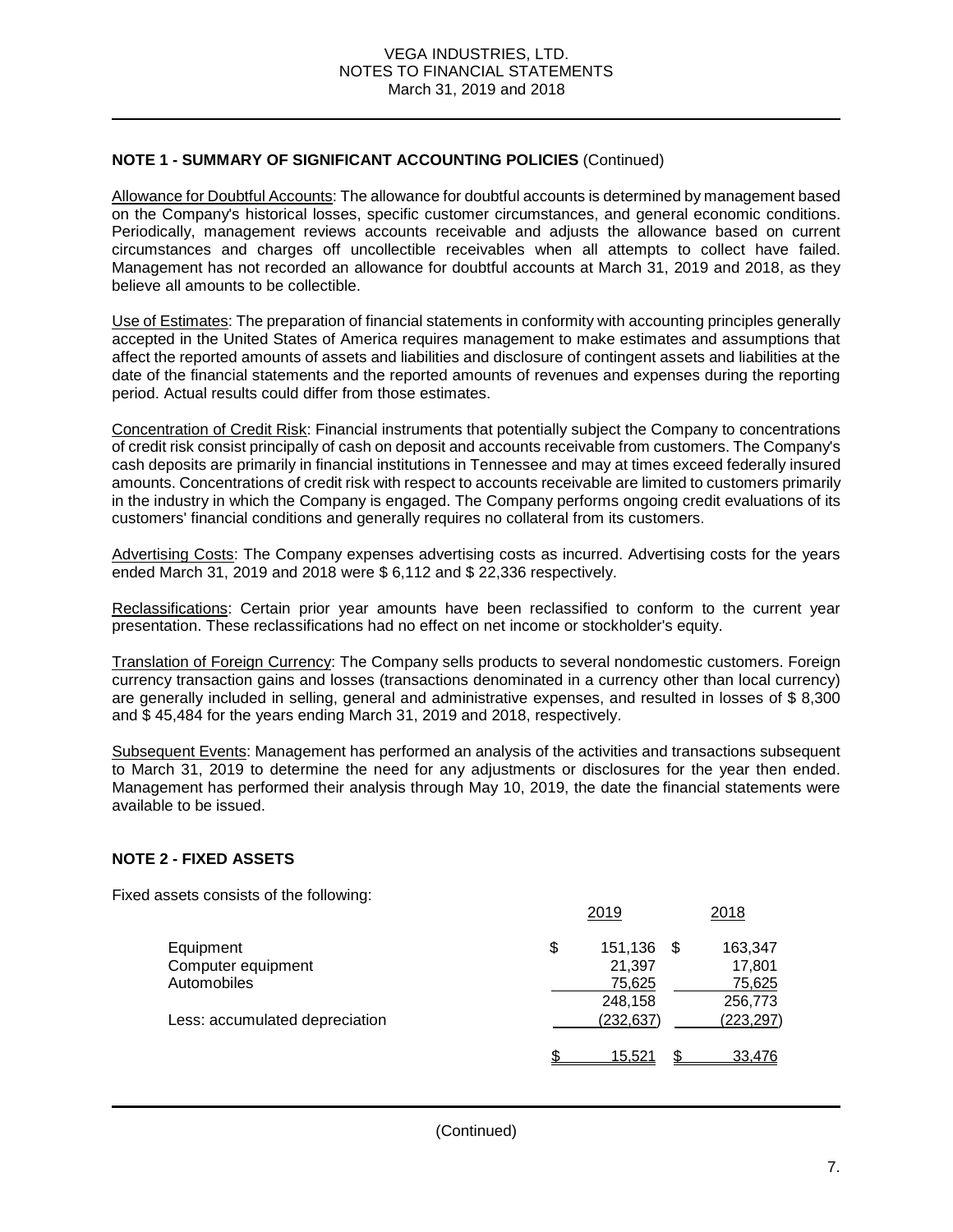# **NOTE 3 - INCOME TAXES**

The provision (benefit) for income taxes consists of the following:

|              | 2019         | 2018     |
|--------------|--------------|----------|
| Current      |              |          |
| Federal      | 51,460<br>\$ | \$59,708 |
| <b>State</b> | 2,000        | 2,000    |
|              | 53,460       | 61,708   |
| Deferred     |              |          |
| Federal      | (3,995)      | (6, 777) |
| <b>State</b> | 138          | 334      |
|              | (3,857)      | (6, 443) |
|              | \$49,603     | \$55,265 |

The composition of the deferred tax assets (no valuation allowance considered necessary) and liabilities in the accompanying balance sheets is as follows:

|                                        | 2019           | 2018     |
|----------------------------------------|----------------|----------|
| Current<br>Capitalized inventory costs | \$<br>960<br>S | 586      |
| Long-term<br>Depreciation              | (2,620)        | (6, 103) |
|                                        |                |          |
|                                        | (1,660) \$     | (5,517)  |

# **NOTE 4 - RELATED PARTY TRANSACTIONS**

The Company purchases its inventory from Vega Industries (Middle East) F.Z.C. (Vega ME), which is a related party through common ownership and controlling interest. Purchases from related parties were \$ 57,412,091 and \$ 32,679,239 for the years ended March 31, 2019 and 2018, respectively.

Amounts due (to) from related companies were as follows:

|                                | 2019           | 2018 |                |  |
|--------------------------------|----------------|------|----------------|--|
| Accounts Receivable<br>Vega ME | \$<br>$\sim$   |      | 90.796         |  |
| Accounts Payable<br>Vega ME    | (41, 265, 179) |      | (22,858,201)   |  |
| Net related party payables     | (41, 265, 179) |      | (22, 767, 405) |  |

The Company had a note receivable of \$173,191 and \$298,880 for the years ended March 31, 2019 and 2018, respectively, due from Vega ME. The note receivable is unsecured and is non-interest bearing. The note is due on demand and is classified as current.